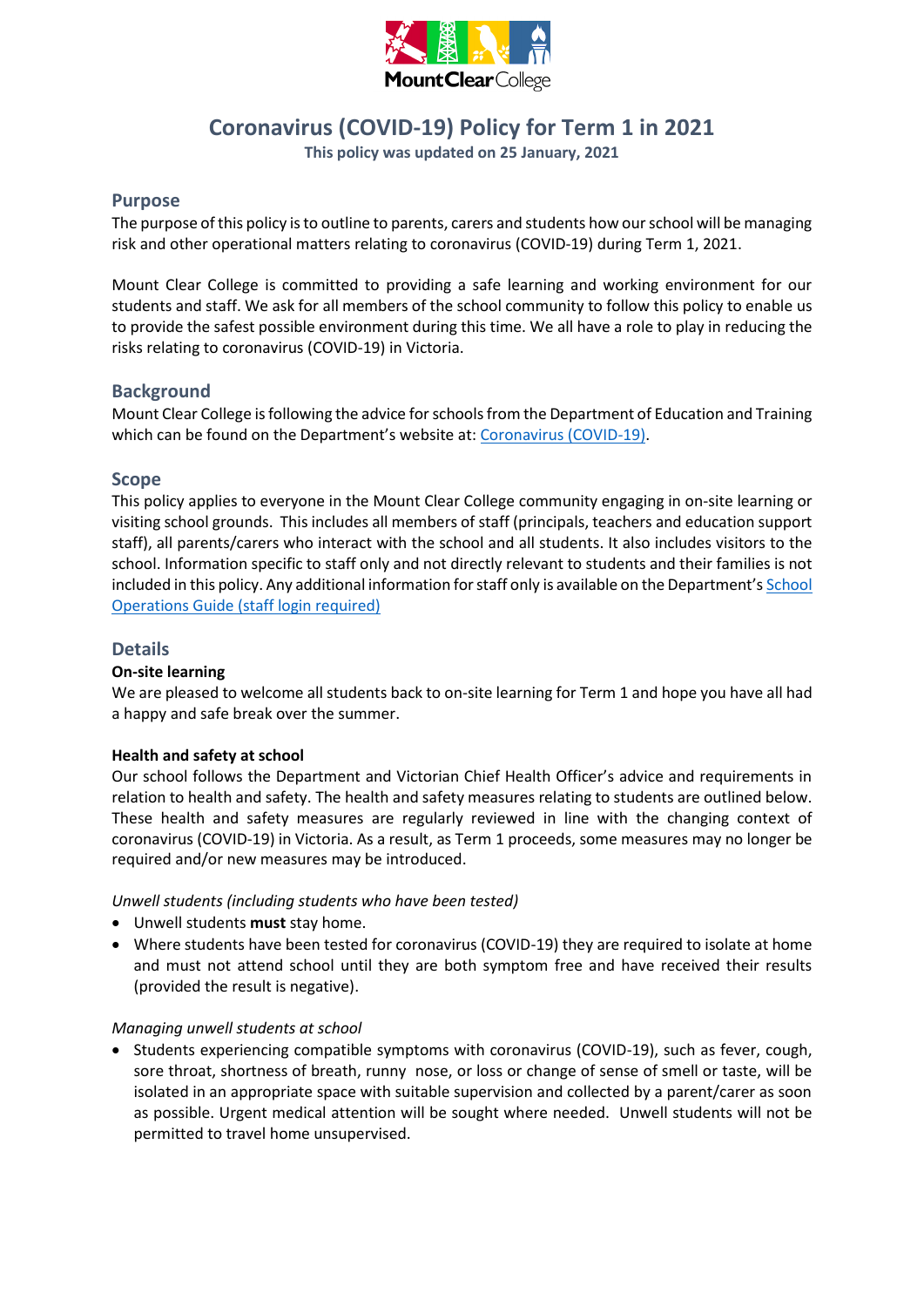NOTE: For some people coronavirus (COVID-19) symptoms may also include headache, muscle soreness, stuffy nose, nausea, vomiting and diarrhoea.

- Health care plans, where relevant and required, will be updated to provide additional advice on monitoring and identification of the unwell child in the context of coronavirus (COVID-19).
- If a staff member is unsure whether a student is unwell in the first instance we will contact the parent/carer to discuss any concerns about the health status of the student, and we will take a precautionary approach, requesting the parent/carer to collect their child if concerns remain. A trained staff member may take the temperature of the student, where appropriate, to support decision-making. Gloves will be worn for the purpose of taking a temperature.
- Parent/carers of students experiencing compatible symptoms with coronavirus (COVID-19) will be encouraged to seek the advice of their healthcare professional who can advise on next steps. Students should not return until symptoms resolve.

## *Students with underlying conditions (such as hayfever or asthma)*

- If a student has persistent symptoms due to an underlying condition such as hayfever or asthma, the student should still be tested for coronavirus (COVID-19) if they develop symptoms that are different to or worse than their usual symptoms.
- Parents/carers should also consider obtaining a medical certificate from the child's treating GP to confirm that it is safe for them to attend school with persistent symptoms that may overlap with some of the symptoms of coronavirus (COVID-19), such as cough or runny nose.

## *Managing a suspected or confirmed case of coronavirus (COVID-19)*

The Department has comprehensive procedures in place with the Department of Health and Human Services (DHHS) to manage suspected or confirmed cases of coronavirus (COVID-19) in schools. In accordance with these procedures:

- We will inform the Department's Incident Support and Operations Centre if a student (or staff member) tests positive to coronavirus (COVID-19).
- The Department will then notify WorkSafe on our behalf.
- The school will be advised by DHHS if a student at our school has been identified as a close contact of a person with coronavirus (COVID-19).

Close contacts are contacted directly by DHHS regarding quarantine and testing; the student should not attend school until they are advised by DHHS that their quarantine has concluded. Students should bring a copy of the clearance message (text, email or letter) they receive from DHHS indicating that their quarantine period has ended when they return to school. Schools will be asked to confirm to DHHS that the student is not attending school during this time. If the student is attending school, we are required to send the student home immediately.

#### **Face masks**

As the requirements for face masks may change at short notice, our school will always follow the advice on the Victorian Government's Coronavirus (COVID-19) website at: <https://www.coronavirus.vic.gov.au/face-masks-study-and-school>

The Victorian Chief Health Officer has directed that:

- Face masks must be worn by individuals over the age of 12 when on public transport and school buses – unless you have a lawful exemption.
- Individuals over the age of 12 must carry a face mask at all times.
- Face masks are no longer required to be worn at school. However, the Victorian Chief Health Officer advises that face masks are recommended for use by staff and secondary school students when physical distancing of 1.5 metres cannot be maintained. We will ensure this recommendation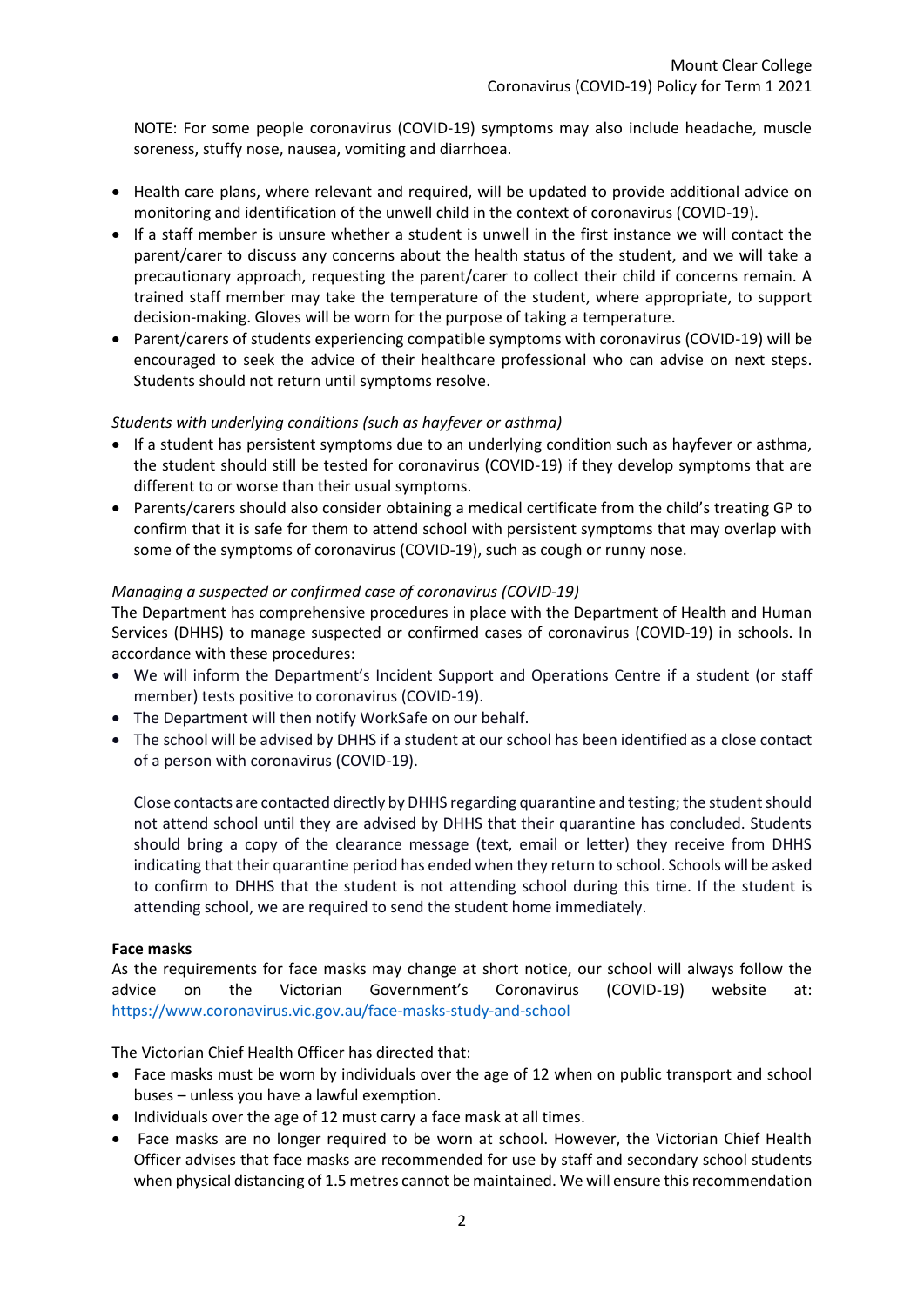is followed, noting that exemptions regarding face masks continue to apply such as students who are over the age of 12 and are unable to wear a mask due to the nature of their disability.

 A face mask must cover the nose and mouth. Face shields, scarves or bandanas do not meet these requirements.

We will support students wearing face masks in hot weather by encouraging the following steps to improve comfort:

- keeping hydrated with water
- using a single-use mask, or a reusable face mask made from 100 per cent cotton, for increased breathability
- washing the reusable mask frequently to maintain effectiveness and bringing a spare so students can change their masks if it gets damp or wet
- taking mask breaks throughout the day when in settings that do not require them to be worn

# **Physical distancing**

- Wherever possible we will encourage and support physical distancing of students however the Department and Victorian Chief Health Officer has acknowledged that physical distancing in schools is practicably difficult to achieve and has not mandated this practice.
- Parents are asked to observe physical distancing requirements (1.5 metres) whenever dropping off or collecting students from school and must not congregate at the school gate.
- Signage will indicate where there are limitations on the maximum number of members of the public that may be present in the space at a single time.
- Density limits do not apply to classrooms and other spaces for the purposes of student use, including corridors and other shared areas.

# **School arrival and departure arrangements for Term 1**

In line with Department advice, the standard school arrival and departure time will remain in place for all students. Students are to arrive at school by 8:45am and depart from school at 3:15pm.

# **Hand, food and drink hygiene**

- Hand sanitiser will be available at school entry points and in all classrooms and students will be educated on the importance of this health and safety measure.
- All people on school grounds must undertake regular hand hygiene, particularly on arrival to school, before and after eating, after blowing their nose, coughing, sneezing or using the toilet.
- Where shared equipment is necessary, students will be required to exercise strict hand hygiene before and after use.
- School water fountains and taps have been reopened for normal use.
- Students will be encouraged not to share their food. Where sharing of food occurs we will encourage individual portions alongside strict hand hygiene.

# **Air ventilation**

 Wherever possible, we will increase fresh air into indoor spaces and maximise the use of outdoor learning areas and environments.

# **Temperature checks**

Mandatory temperature testing of all students is no longer required.

#### **Mobile phones**

 The Department and school's mobile phone policies continue to apply and we ask that students clean their phones regularly.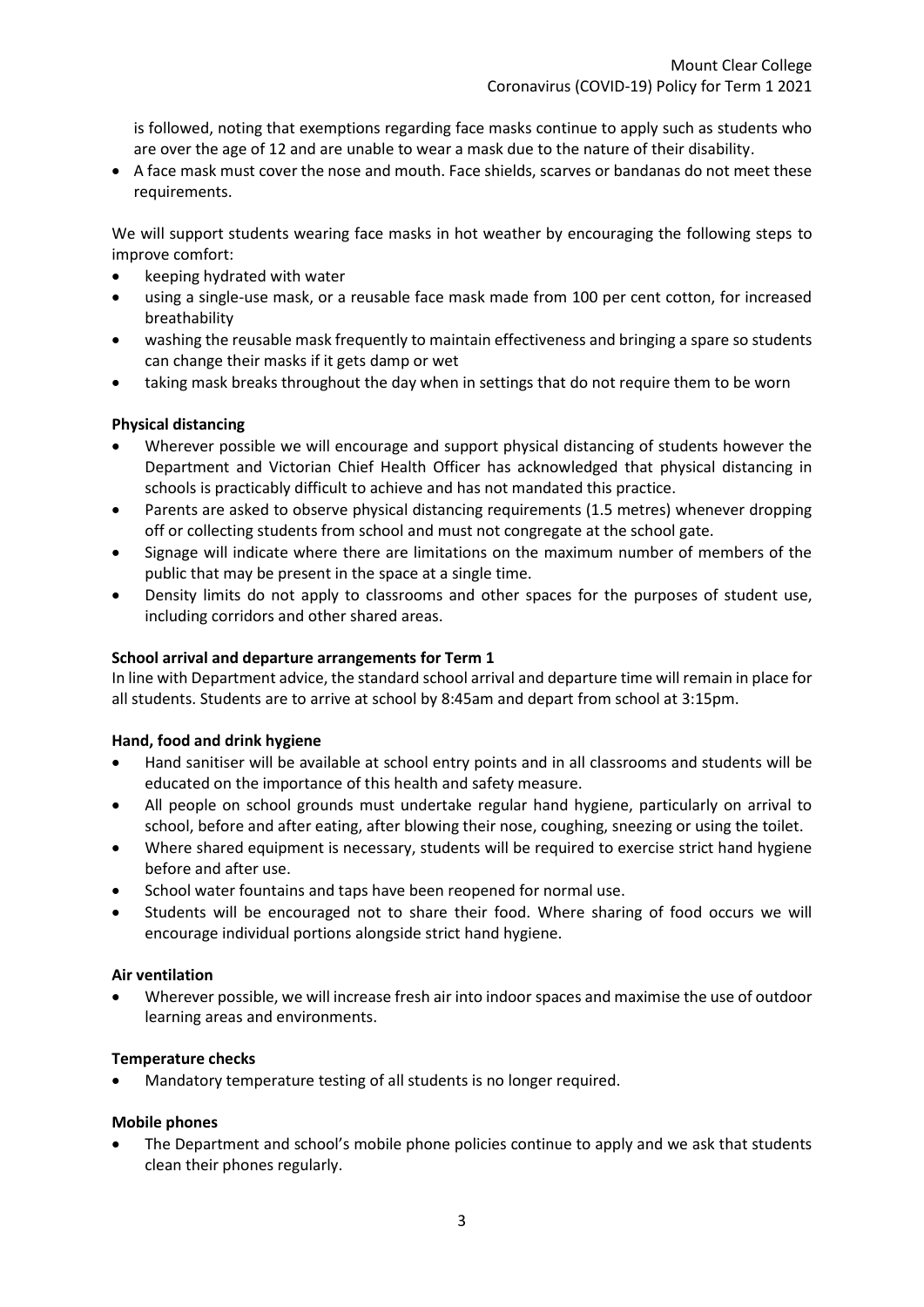## **Health, Wellbeing and inclusions Workforces at school**

- Health and wellbeing staff (such as Student Support Services, Koorie Engagement Support Officers, Visiting Teachers and school nurses) will continue to provide support to students as required.
- Please contact Fionna Wooller (Student Support Services Coordinator) on 5330 1500 EXT 2141 for further information.

#### **Record keeping for contact tracing**

- To support contact tracing, we are required to keep a record of the name, contact details, date and time of attendance of all staff, students and visitors who attend on-site for more than 15 minutes.
- We are also required to record the areas of the school the person attended.

## **COVID-19 Safety Management Plan**

 Our school follows and implements the Department's COVID-19 Safety Management Plan, available at: [COVID19 Safety Management Plan.](https://www.education.vic.gov.au/hrweb/Documents/OHS/COVID19SafetyManagementPlan.docx)

#### **Attendance**

Normal attendance notification requirements apply for all students. Please refer to our school Attendance Policy for further information.

#### *Attendance and students who may be medically vulnerable*

- The Victorian Chief Health Officer has advised that given the current low risk of coronavirus (COVID-19) transmission in the school community, students with medical vulnerabilities can feel reassured that they can safely attend learning on school sites. An individual assessment is always recommended and decisions regarding school attendance should be informed by the nature of a child or young person's condition, its severity and intensity of required treatment. In most cases, the presence of common conditions of childhood, such as asthma, epilepsy or Type 1 diabetes, should not preclude a student from attending face-to-face learning.
- In keeping with expert public health advice, some students may be at higher risk for severe outcomes or complications of coronavirus (COVID-19), for example those with chronic medical conditions. Any student with a chronic medical condition should seek advice from their medical practitioner about attending school on site at different stages in the coronavirus (COVID-19) pandemic. Given most of these conditions are rare in children, it should be an uncommon event for a child to be determined by a medical practitioner to be unable to return to school due to an ongoing medical reason raising concerns about coronavirus (COVID-19), outside of an acute illness.
- Our school will review assessments relating to attendance alongside notable changes to coronavirus (COVID-19) transmission in Victoria.

Please contact Junior School Assistant Principal, Daniel Hardy, on 5330 1500 EXT 2025 or Senior School Assistant Principal, Norah Moloney, on 5330 1500 EXT 2024 for further support and advice on how we can support your child in these circumstances.

#### *Student absence due to border restrictions*

 Where students are unable to attend school because they are prohibited from returning to Victoria due to being in a designated "Red Zone' or because they are undertaking home-based quarantining after visiting a Red Zone, we will provide schools materials to support students to continue their learning remotely until such time as they are permitted to return to school. Please contact Junior School Assistant Principal, Daniel Hardy, on 5330 1500 EXT 2025 or Senior School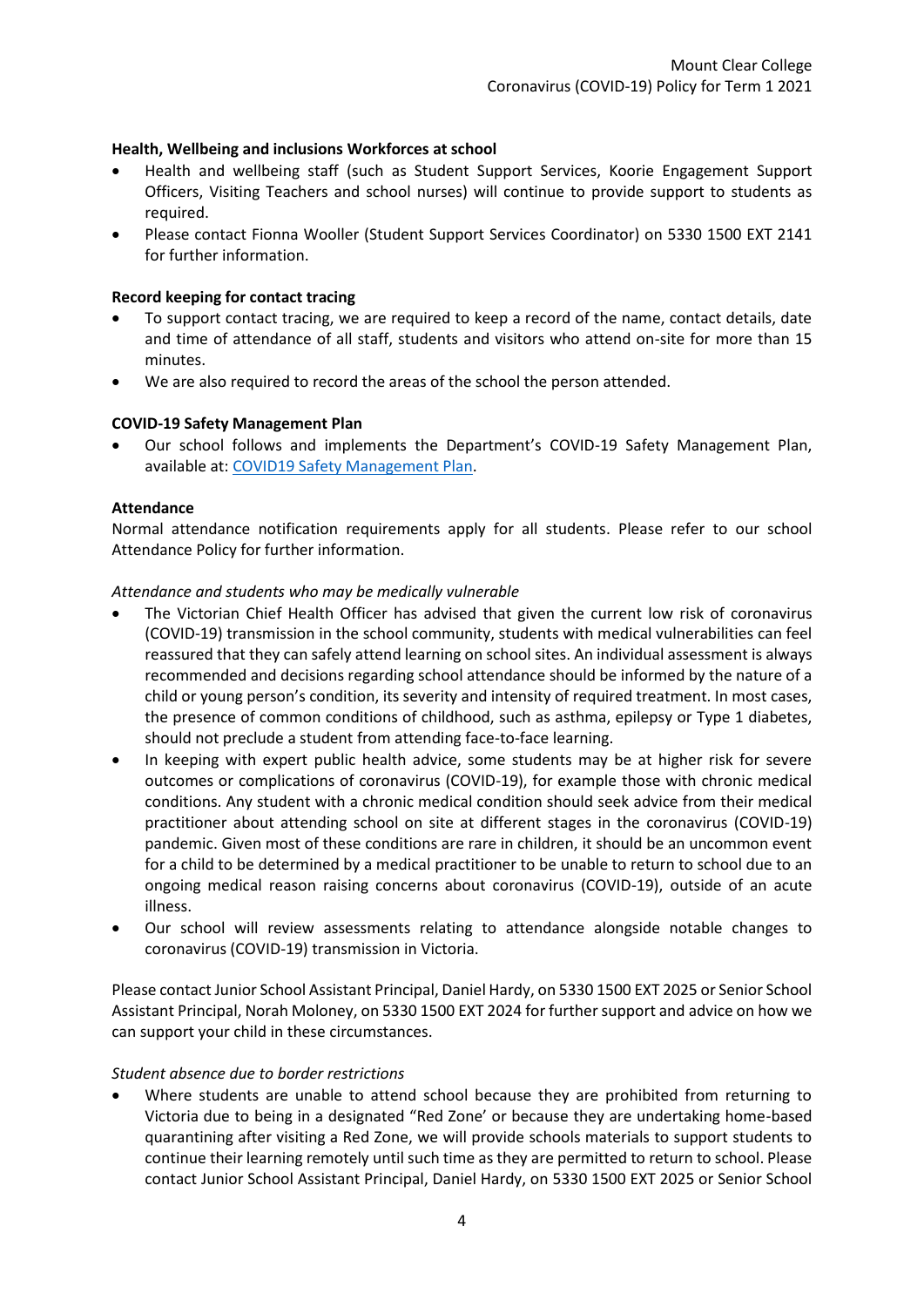Assistant Principal, Norah Moloney, on 5330 1500 EXT 2024 for further support and advice on how we can support your child in these circumstances.

Our school records student attendance in accordance with the Department'[s Attendance Policy.](https://www2.education.vic.gov.au/pal/attendance/policy)

#### **Access to devices**

Where students have been loaned a device during remote and flexible learning, students may contact the Front Office to complete the necessary paperwork to permanently retain that device. Students who have been loaned a device and are leaving the College, must return their device so this can be used for other students in need.

# **School assemblies, graduations and other school gatherings**

Face to face assemblies may now resume without limits, provided the assembly has no external guests.

If an assembly or other event is held **with external guests** (parents/carers/visitors) then we are required to have an overall attendee limit (inclusive of guests, staff and students) based on available floor space of the venue; with the density limit of one person per two square metres applied.

If an event is held exclusively with students and staff **from a single school**, density limits do not apply to the venue or dancefloor, regardless of whether the event is held at school or at a hospitality venue, entertainment facility or community facilities. This applies to the Mount Clear College Swimming and Athletics sports both held in Term 1.

## **Camps and excursions**

Excursions are now permitted across Victoria provided they are conducted in line with specific capacity limits on venues that are being used. School camps are also permitted across Victoria.

Our school will follow DHHS advice on high-risk locations (when community transmission is occurring in areas of Victoria) and defer or make alternative arrangements for camps or excursions planned for these areas.

There are no planned interstate excursions for this Term.

#### **Sport and recreation**

Based on the Department and Victorian Chief Health Officer advice and requirements as at 20 January 2021:

- Indoor and outdoor contact and non-contact sport are now permitted, including interschool sports.
- Playground and sports equipment can be used by students. However students must practise hand hygiene before and after use.
- Swimming pool use in the community can occur. Further information about our Term 1 swimming activities has been communicated to the relevant year levels.

## **Instrumental classes and music activities**

All music activities and instrumental classes are now permitted without specified limits. For wind instruments and singing lessons our school follows the DHHS health and safety advice at *[Coronavirus](https://www.dhhs.vic.gov.au/faq-covid-19-transmission-air-and-wind-moving-devices-doc)  [\(COVID-19\) transmission from air-circulating, wind-blowing devices and activities.](https://www.dhhs.vic.gov.au/faq-covid-19-transmission-air-and-wind-moving-devices-doc)* Further information will be provided to students by Instrumental Music teachers.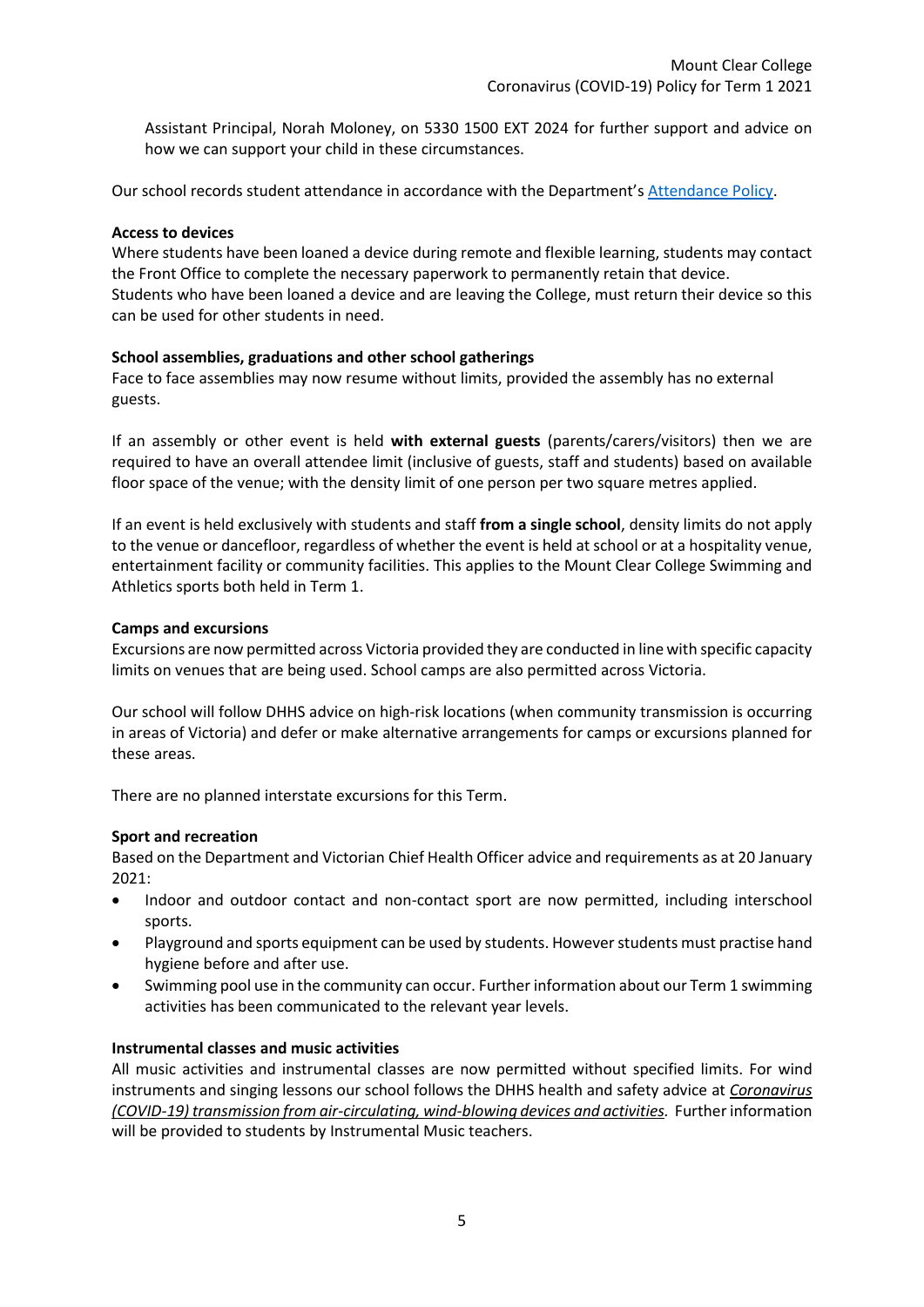# **Food technology**

Food preparation can continue with frequent hand hygiene and no sharing of food.

## **Canteen**

Our school canteen is open for Term 1 and will operate with the highest hygiene practices. Physical distancing of 1.5 metres must be adhered to when purchasing food from the canteen.

## **Visitors (including interschool activities)**

Limitations on who can visit school premises no longer apply but our school must comply with density limits of one person per two square metres when external guests are in attendance. This density limit applies to all persons in the space, including students.

To support contact tracing we are required to keep a record of all visitors who attend on-site for longer than 15 minutes. Our school uses the Victorian Governments QR Code to assist with record keeping requirements, a physical record is maintained for visitors without phones. Visitors to school grounds must comply with physical distancing and face mask requirements and practise good hand hygiene.

## **School buses and transport**

The School Bus Program operated by Public Transport Victoria will continue to operate as normal. Students 12 years and older must wear face masks whilst travelling. Students should:

- practice hand hygiene before and after catching any form of public or school transport
- not use transport if unwell

Physical distancing should be practised by both parents and students at bus stops, interchange locations and train stations.

# **Communication between parents/carers and our school**

Parents and carers are encouraged to contact the office at Mount Clear College on 5330 1500 to discuss any concerns or areas of need in regards to their child's learning, health, wellbeing or access to teaching and learning resources.

# **Cleaning and facilities management**

At our school we follow the Department's requirements relating to school cleaning and undertake daily end-of-school-day cleaning and disinfecting of high-touch surfaces.

# **Further information and resources**

- [DET Coronavirus \(COVID-19\) website:](https://education.vic.gov.au/about/department/Pages/coronavirus.aspx) o <https://www.education.vic.gov.au/school/Pages/coronavirus-advice-schools.aspx>
- [DHHS Coronavirus \(COVID-19\) website:](https://www.dhhs.vic.gov.au/coronavirus) o <https://www.dhhs.vic.gov.au/coronavirus>
- [DET Infectious Diseases Policy:](https://www2.education.vic.gov.au/pal/infectious-diseases/policy) o <https://www2.education.vic.gov.au/pal/infectious-diseases/policy>
- [DET Health Care Needs Policy:](https://www2.education.vic.gov.au/pal/health-care-needs/policy) o <https://www2.education.vic.gov.au/pal/health-care-needs/policy>
- [Talking to your child about COVID-19:](https://www.education.vic.gov.au/Documents/about/department/covid-19/talking-to-your-child-during-coronavirus.docx)
	- o [https://www.education.vic.gov.au/Documents/about/department/covid-19/talking-to-your](https://www.education.vic.gov.au/Documents/about/department/covid-19/talking-to-your-child-during-coronavirus.docx)[child-during-coronavirus.docx](https://www.education.vic.gov.au/Documents/about/department/covid-19/talking-to-your-child-during-coronavirus.docx)
- Department of Education and Training COVID-19 Advice Line 1800 338 663
- Department of Health and Human Services Coronavirus hotline 1800 675 398 (24 hours, 7 days a week)